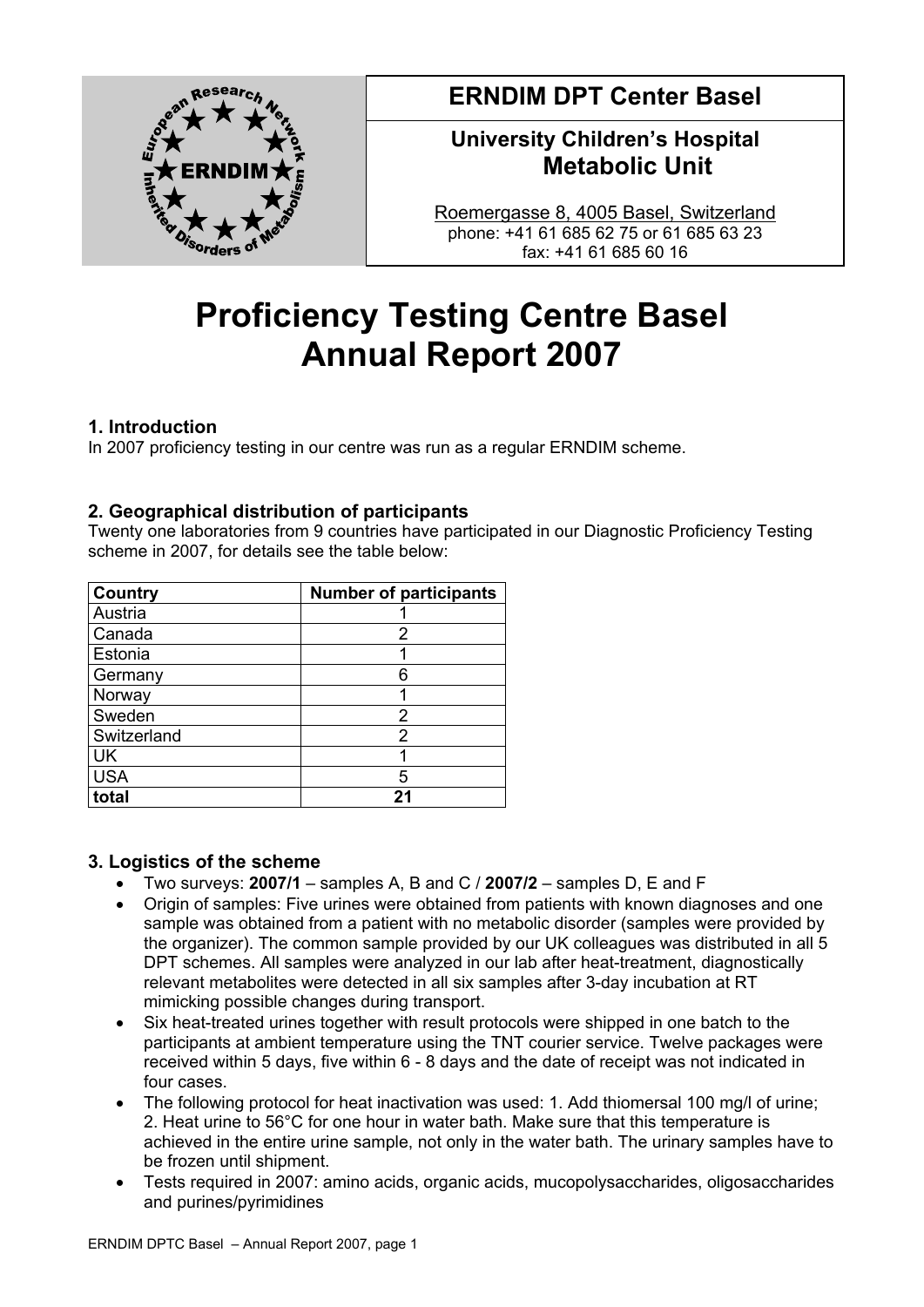## **4. Schedule of the scheme in 2007**

| Sample distribution                | April 25, Wednesday  |  |  |
|------------------------------------|----------------------|--|--|
| Start of analysis of Survey 2007/1 | May 7, Monday        |  |  |
| Survey 2007/1 - results submission | May 28, Monday       |  |  |
| Survey 2007/1 - report             | June 18, Monday      |  |  |
| Start of analysis of Survey 2007/2 | June 25, Monday      |  |  |
| Survey 2007/2 - results submission | July 16, Monday      |  |  |
| Survey 2007/2 - report             | August 10, Friday    |  |  |
| Annual meeting of participants     | September 4, Tuesday |  |  |
| Annual report 2007                 | December             |  |  |

## **5. Receipt of samples and results**

#### **Date of receipt of samples (samples sent on April 25, 2007)**

| Date of receipt            | <b>Number of</b> |  |  |
|----------------------------|------------------|--|--|
| (reported by participants) | participants     |  |  |
| 1 day                      |                  |  |  |
| 2 days                     |                  |  |  |
| 5 days                     | 2                |  |  |
| 6 days                     |                  |  |  |
| 8 days                     |                  |  |  |
| Date n.a.                  |                  |  |  |

#### **Deadlines of results submission**

|                    | 2007/1 | 2007/2 |
|--------------------|--------|--------|
| Deadline or before | 18     | 19     |
| 1 day delay        | -      |        |
| 3 days delay       |        |        |
| 4 days delay       |        |        |
| 10 days delay      |        |        |

## **6. Scoring system**

Analytical performance, interpretative proficiency and recommendations for further investigations are evaluated. Due to the large variability in reporting results in various countries recommendations pertaining to treatment are not evaluated in proficiency testing, however, they are still reported and summarized by the scheme organizers.

| Analytical performance<br>Α |                        | Correct results of the appropriate tests  |  |
|-----------------------------|------------------------|-------------------------------------------|--|
|                             |                        | Partially correct or non-standard methods |  |
|                             |                        | Unsatisfactory or misleading              |  |
|                             |                        | Good (diagnosis was established)          |  |
| Interpretative proficiency  | Helpful but incomplete |                                           |  |
|                             |                        | Misleading/wrong diagnosis                |  |
| R                           | Recommendations        | Helpful                                   |  |
|                             |                        | Unsatisfactory or misleading              |  |

The **total score** is calculated as a sum of these three criteria. The maximum that can be achieved is 5 points per sample, i.e. 15 points per survey and 30 points per year. The scores were calculated only for laboratories submitting results.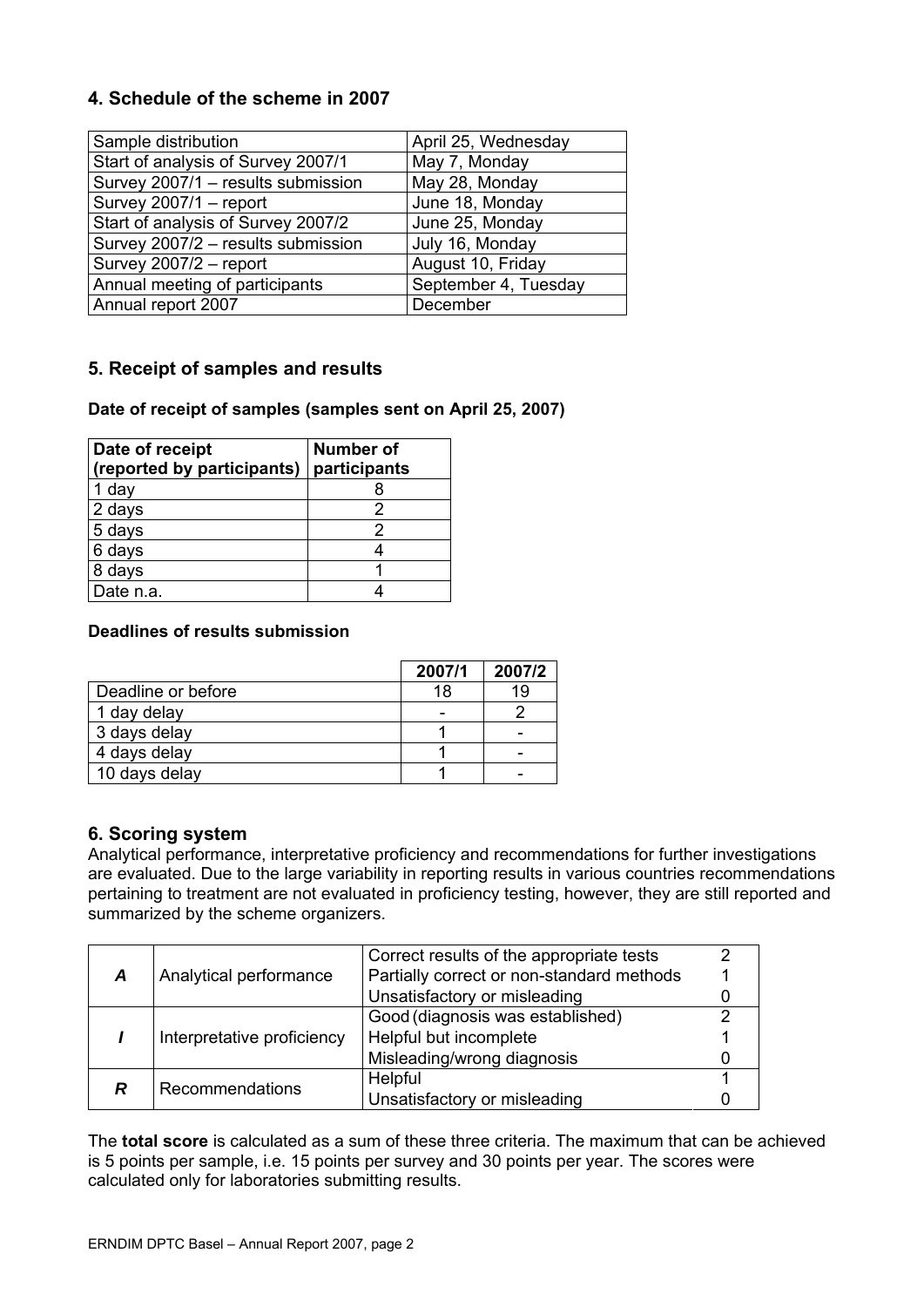## **7. Results of samples and evaluation of reporting**

## **Sample A (MSUD)**

**Patient:** The sample was obtained from a 23 year old boy with maple syrup urine disease (MSUD) who was receiving treatment and cared for in Basel. The diagnosis was based on examination of urine and plasma amino acids. The enzymatic or mutational analysis has not been performed but the plasma and urine amino acid profiles and clinical symptoms leave no doubt as to the diagnosis.

*Analytical performance:* 21 Laboratories reported amino acid analyses and 18 were able to correctly identify some abnormality. 21 also reported organic acid analysis and 20 reported abnormalities. 1 point was given for each analysis. The analytical performance of this sample was 90 %.

**Interpretative proficiency:** Diagnosis of maple syrup urine disease due to branched chain ketoacid dehydrogenase deficiency was considered correct. The proficiency score was 100%.

*Recommendations:* We consider follow up by measurement of plasma amino acids as essential and further confirmatory tests helpful.

*Overall impression:* Straigthforward sample with good performance.

#### *Quantitative data:*

• **Creatinine:** 

4.78; 5.07; 5.3; 5.7; 5.82; 5.9; 5.92; 5.99; 6.0; 6.03; 6.08; 6.2; 6.22; 6.31; 6.34; 6.4; 6.41; 6.5; 6.5; mmol/l, mean: 5.97, median: 6.03

• **Amino acids:**

Leucine: 15.77, 21.3, 22.18, 22.3, 22.5, 24, 24, 25, 25.2, 26.1, 28, 30.9, 31, 32.6, 34.48, 39, 45, 67, mmol/mol creat. (Ref. 2- 11); Isoleucine: 4.3, 5, 5, 6, mmol/mol creat. (Ref. 0- 4); Allo-isoleucine: 3.04, 4, 4, 5.3, 5.7, mmol/mol creat.

#### **Sample B (IVA)**

**Patient:** This sample came from a female patient with isovaleric aciduria (IVA) who was treated in Basel. The diagnosis of isovaleryl CoA dehydrogenase deficiency was confirmed by the finding of reduced fixation of label from  $I^{14}C$ ] isovalerate in fibroblasts and by mutation analysis (Dr. G. Vockley).

*Analytical performance:* The performance of organic acid analysis was considered essential for the diagnosis in this case. Proficiency score: 100%.

**Interpretative proficiency:** The diagnosis of Isovaleryl-CoA dehydrogenase deficiency is correct. Proficiency score: 100 %.

*Recommendations:* Confirmation of diagnosis by acylcarnitine measurement, enzyme assay or mutation analysis was considered helpful.

*Overall impression:* Straigthforward sample with excellent performance.

#### *Quantitative data:*

- **Creatinine:**
	- 2.74; 2.8; 2.9; 2.92; 2.99; 3.0; 3.03; 3.06; 3.1; 3.1; 3.17; 3.2; 3.24; 3.26; 3.32; 3.35; 3.4; 3.41; 3.53; mmol/l, mean: 3.13; median: 3.1.
- **Organic acids:** N-isovalerylglycine: 710, 1000, 1889, 1956, 2000, 2170, 2220, 2466, mmol/mol creat.

ERNDIM DPTC Basel – Annual Report 2007, page 3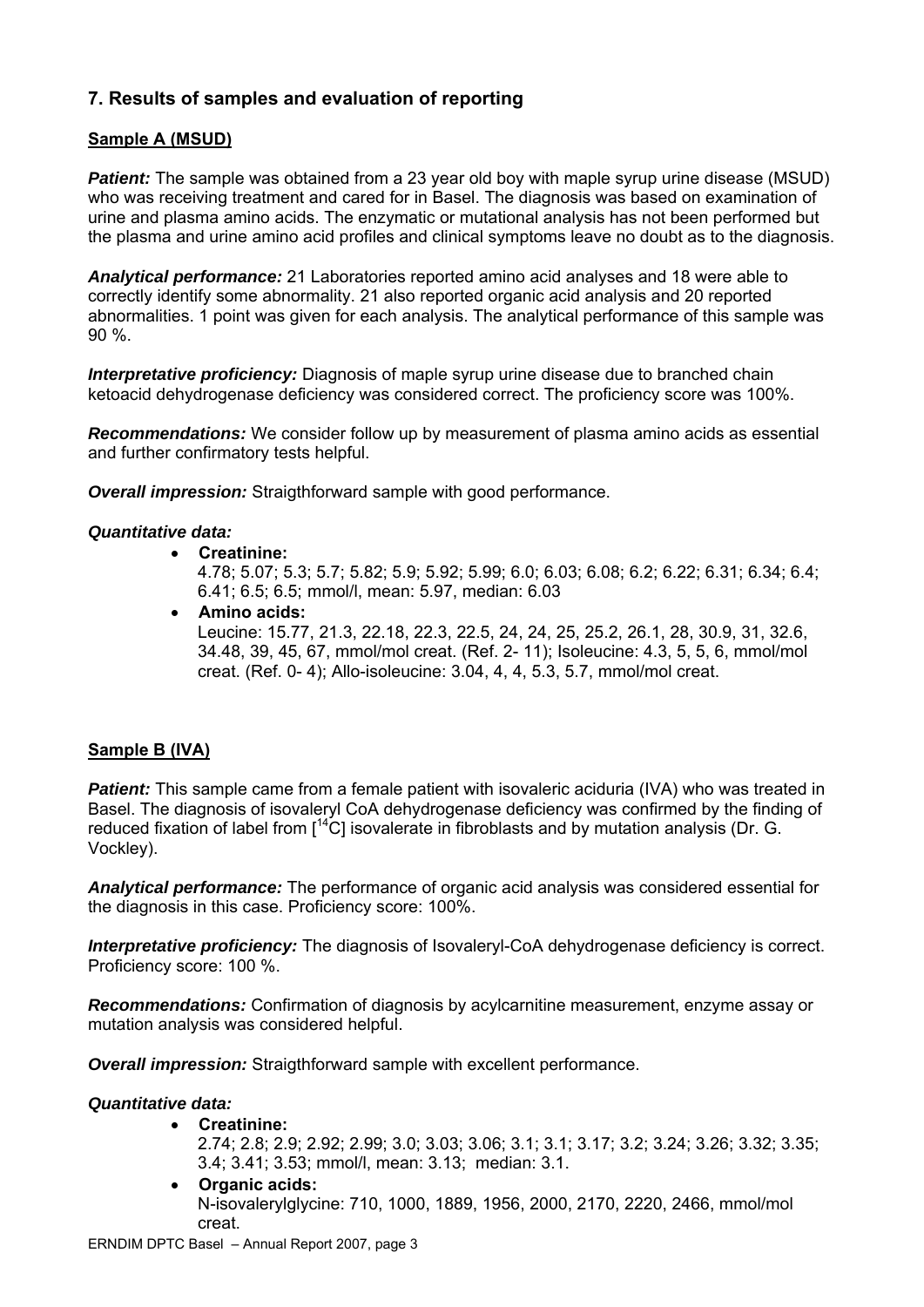### **Sample C (OTC)**

**Patient:** This sample was obtained from a 3.5 year old female who had first presented at the age of 9 months due to episodic vomiting, failure to thrive and intermittent hyperammonemia. Clinical and biochemical findings both before and during treatment indicate a diagnosis of OTC deficiency. Although mutation analysis did not reveal any mutant allele in the coding region a mutation in the promoter or intronic region of the OTC-gene has not been excluded.

*Analytical performance* Amino acids and organic acids or purine/pyrimidine analysis was considered essential. The finding of citrulline and arginine related to treatment but not argininosuccinic acid was considered correct. The finding of orotic acid is essential. 20 laboratories performed amino acid analysis, 12 with correct result. The reporting of ASA was considered incorrect. All laboratories correctly found orotic acid to be elevated. The analytical performance of this sample was 78%.

*Interpretative proficiency:* Several participants reported the presence of ASA but the amino acid profile seen in this patient is much different from that seen in ASA-lyase deficiency even under treatment. A diagnosis of a urea cycle defect received one point and one point was given for OTCdeficiency. A diagnosis of ASA-uria was considered incorrect. The interpretative proficiency for this sample was 69%.

*Recommendations:* Plasma amino acids ideally together with ammonia is the appropriate follow up with suggestions for confirmatory enzyme or DNA Studies.

*Overall impression:* This sample mimics the situation in a female subject with OTC deficiency out of crisis. It is reassuring that all labs found increased orotic acid. The false finding of ASA and interpretation thereof can be attributed to the presence of a small peak in the ASA position on amino acid column chromatography which appears to be due to administration of a macrolide (clarithromycin) at the time of urine collection. This peak was not seen in this patient in the absence of such treatment. Note the very different findings in a true case of ASA-uria. See appendix 1- 3.

#### *Quantitative data:*

• **Creatinine:**

2.48; 2.8; 2.85; 2.9; 2.92; 3.0; 3.05; 3.1; 3.1; 3.13; 3.14; 3.2; 3.21; 3.22; 3.23; 3.28; 3.29; 3.34; 3.4; (mmol/l), mean 3.08, median 3.13

- **Amino acids:**  Citrulline: 14.9, 27.8, 29, 30.9, 31, 31.3, 32, 32, 33.6, 36.6, 38, 38, 38, 40, 43, 44.7, 47.6, 51.5, mmol/mol creat. (Ref. 0- 6) Ornithine: 1.2, 3.8, 4.3, 6, 7.4, 7.7, 7.8, mmol/mol creat. (ref. 0- 7) Arginine: 12.8, 31.6, 39.8, 42, 42.5, 43, 43, 44, 45.4, 45.5, 48, 49, 50, 50, 54, 59.4, 65.9, mmol/mol creat. (Ref. 0- 9) • **Organic Acids:**
- Orotic acid: 45, 99.4, 147, 190, 190, 213, 230, 231, 259, 276, 284, 289, 308.7, 1347, mmol/mol creat.

#### **Sample D (MPS)**

**Patient:** The sample was obtained from a female subject diagnosed with MPS Type I at the age of 4 years. The diagnosis was confirmed by determination of α-iduronidase activity in leucocytes (0.07  $\mu$ mol/g/h, controls 10 – 30). The clinical progress points to the Scheie variant. The urine was collected at 30 years of age.

ERNDIM DPTC Basel – Annual Report 2007, page 4 *Analytical performance:* 18 Laboratories reported increased total glycosaminoglycans by direct measurement and/or extraction and separation. Of these, 14 further differentiated the GAGs and identified specific abnormities suggesting the type of MPS disorder. 2 points were scored by these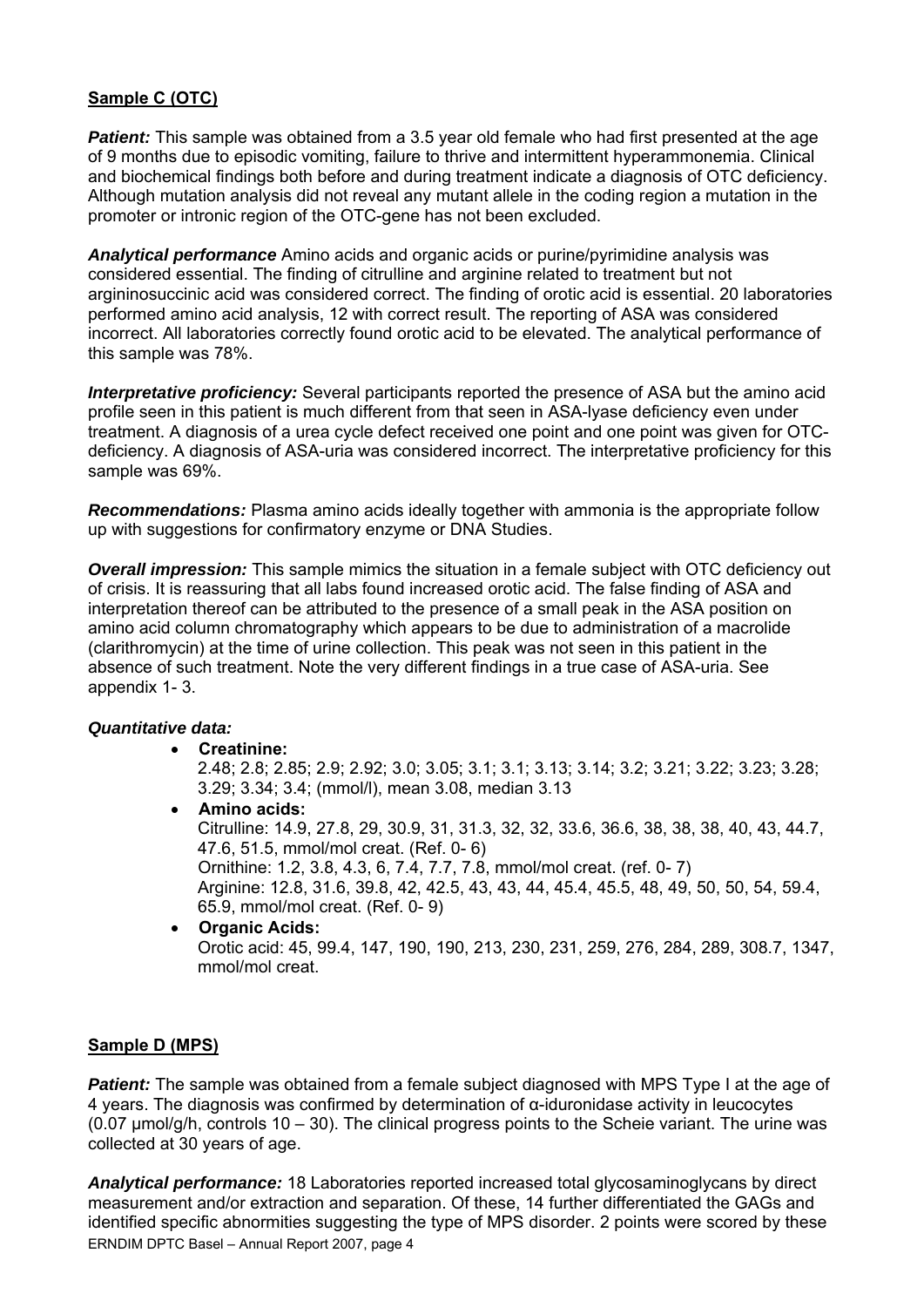laboratories. 1 point was given for increased GAG without any differentiation. Overall analytical performance was 76% which increased to 89% when laboratories not offering MPS analysis were excluded.

*Interpretative proficiency:* MPS type I probably Scheie was the correct conclusion. A number of laboratories reported elevation of only dermatan sulphate whilst others found heparan sulphate to be increased as well. Due to the variability of MPS excretion in such disorders 2 points were given if MPS I was mentioned in the conclusion. The proficiency score was 76 % (89 % excluding labs not performing the analysis).

*Recommendations:* Confirmation of the defect by enzyme assay with or without mutation analysis is considered correct. Laboratories recommending appropriate further tests based on total GAG results or clinical grounds if no analysis was performed also received 1 point.

**Overall impression:** A straight forward sample with good overall proficiency of 91%, if labs not performing the test are excluded. These labs recommended the correct analysis based on the clinical picture.

#### *Quantitative data:*

- **Creatinine:** 
	- 5.46; 6.63; 6.8; 6.8; 6.9; 7.08; 7.1; 7.12; 7.38; 7.43; 7.45; 7.45; 7.5; 7.6; 7.7; 7.79; 7.8; 7.9; 7.95; mmol/l, mean 7.25; median 7.43
- **Mucopolysaccharides:**  GAG total: 11.6, 18.2, 19.2, 22, 24, 25, 27, 30, 31 31.2, 32, 32.5, 36.8, 37, g/mol creat.

#### **Sample E (no disorder, Valproate)**

**Patient:** This sample was obtained from a 14 year old female with no metabolic disorder but who was treated with valproate because of epilepsy.

*Analytical performance:* It was considered essential to analyse amino acids and organic acids. The finding of mildly elevated glycine or normal amino acids (1 point) were both accepted as correct due to the wide variation of glycine excretion although this needs to be debated. The finding of valproate metabolites but no organic acid disorder was judged as correct (1 point). Analytical performance was 86 %.

*Interpretative proficiency:* The conclusion of no metabolic disorder and identification of valproate treatment with or without the possibility of non-ketotic-hyperglycinaemia was considered correct. Emphasis on increased glycine or NKHG scored one point. The interpretative proficiency score for this sample was 88 %.

*Recommendations:* We consider the findings in this sample are satisfactorily explained by the treatment with valproate and that no further tests are needed, although this could be debated. Nevertheless one point was given for recommendations to specifically exclude NKHG but not for a more extensive list of follow up tests. This is reflected by the relatively low total score for recommendations of 81 %.

*Overall impression:* The overall score of 86 % was somewhat lower than expected and the lack of reporting of valproate derivatives in some cases, which help the overall interpretation, was surprising. This type of sample is commonly seen and should not yield too many follow up tests. See appendix 4, showing clear evidence of valproate derivatives.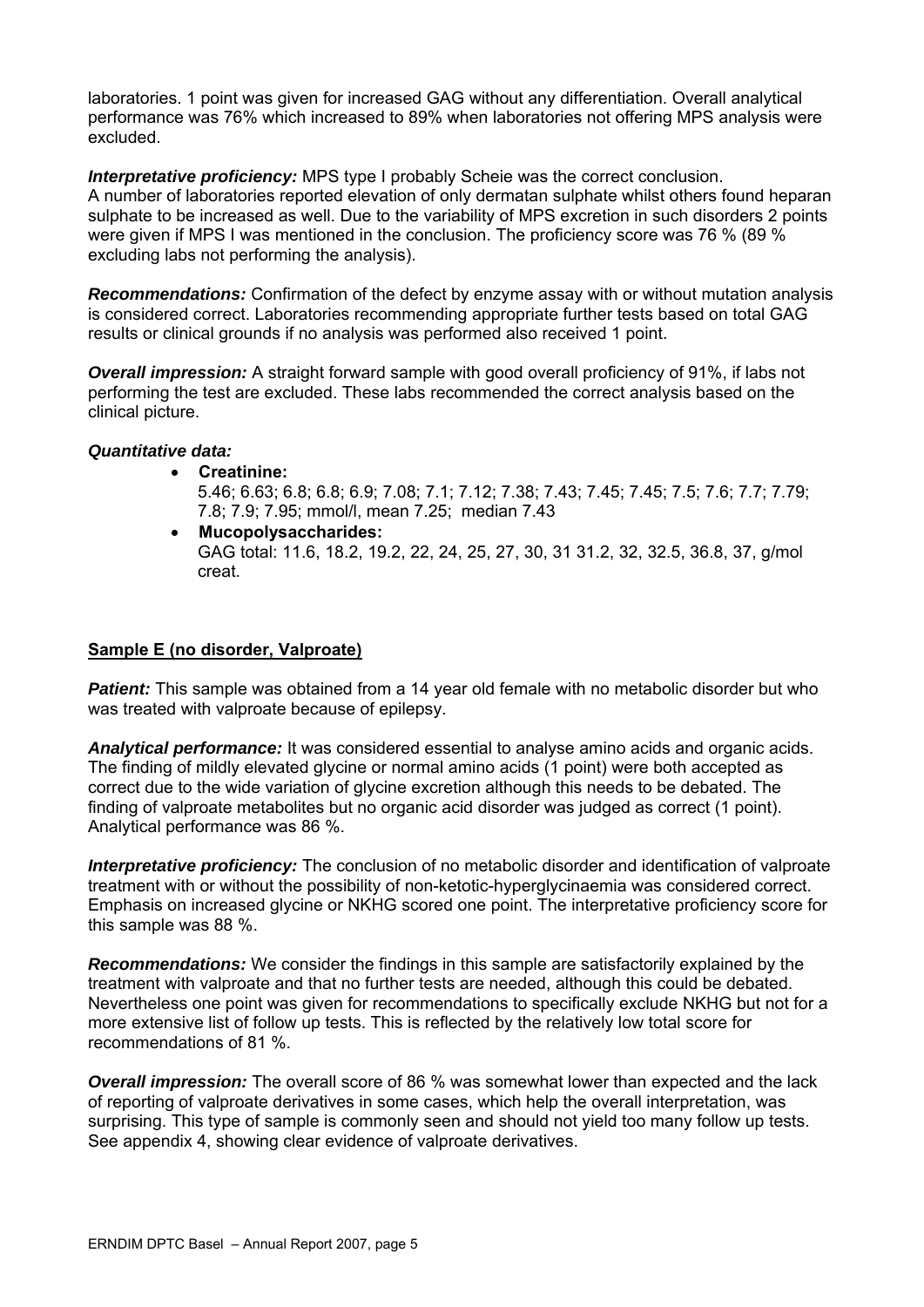#### *Quantitative data:*

• **Creatinine:** 

1.68; 2.3; 2.37; 2.48; 2.48; 2.5; 2.5; 2.6; 2.67; 2.68; 2.7; 2.75; 2.8; 2.83; 2.9; 2.9; 2.92; 2.92; 3.1; mmol/l, mean: 2.63, median: 2.68

• **Amino acids:**  Glycine**:** 266; 278; 288; 311; 311; 329; 334; 349; 349; 371; 374; 469; mmol/mol creat.

#### **Sample F (α-aminoacid semialdehyde synthase deficiency)**

*Patient:* This sample was obtained from a 18 year old girl affected by α-aminoacid semialdehyde synthase deficiency. The diagnosis had been made on the basis of examination of urinary amino acids.

*Analytical performance:* All laboratories analyzed amino acids and 19 reported increased lysine with only seven reporting the presence of saccharopine in addition.

The finding of both saccharopine and an increased level of lysine in urine was considered good analytical performance. The presence of increased lysine only in the amino acid analysis was considered to be only partially correct and scored one point. The analytical performance of this sample was 62%.

*Interpretative proficiency:* The key was to find increased lysine without increased cystine or other dibasic amino acids with the finding of saccharopine pointing to the defect more precisely. The diagnosis of α-aminoacid semialdehyde synthase deficiency, hyperlysinemia I or II, saccharopinuria, hyperlysinemia or lysinuria was considered to be satisfactory. The interpretative proficiency score for this sample was only 64%.

*Recommendations:* appropriate follow up was judged to be plasma amino acid analysis and/or further confirmation of α-aminoacid semialdehyde synthase deficiency by enzymatic assay and/or mutation analysis although this is not considered to be essential. Proficiency for recommendations was 76%.

*Overall impression*: The rather low total proficiency score of 66% points to the need for a more careful interpretation of the amino acid chromatogram, especially to distinguish between cystine and saccharopine. See appendix 5 and 6. Although the lack of increased arginine in this sample makes a diagnosis of lysinuric protein intolerance unlikely, one point was given for this conclusion. One laboratory reported increased pipecolic acid and two increased guanidine acetic acid.

#### *Quantitative data:*

#### • **Creatinine:**

0.7; 0.8; 0.84; 0.98; 1.0; 1.04; 1.06; 1.06; 1.07; 1.09; 1.1; 1.1; 1.14; 1.17; 1.17; 1.2; 1.2; 1.2; 1.44; mmol/l, mean 1.07, median: 1.09

• **Amino Acids:** Lysine: 188, 193, 200, 210, 216, 225, 232, 234, 244, 244, 265, 268, 274, 289, 289, 308, 402, 1374 (Ref. 62- 513), 1467 (Ref 153- 634), mmol/mol creat., 830 µmol/g creat.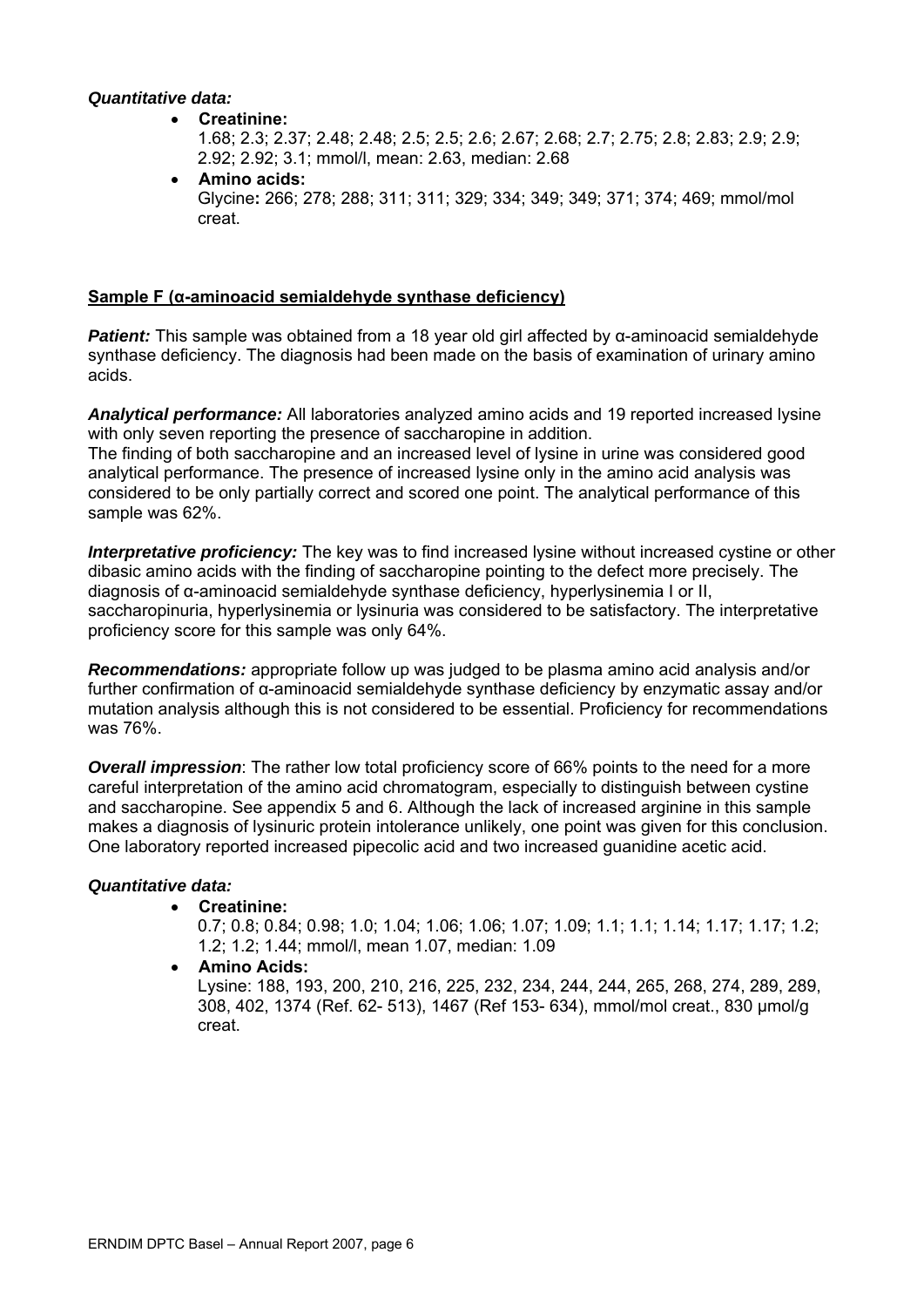## **8. Score of participants for individual samples**

## **Survey 2007/1**

| Lab             |                | Sample A<br><b>MSUD</b> |              |                         | Sample B<br><b>IVA</b> |                |      |              |                | Sample C<br><b>OTC</b> |              |              |
|-----------------|----------------|-------------------------|--------------|-------------------------|------------------------|----------------|------|--------------|----------------|------------------------|--------------|--------------|
| No.             | A              |                         | R            | <b>Total</b>            | A                      |                | R    | <b>Total</b> | A              | ı                      | $\mathsf{R}$ | <b>Total</b> |
| 1               | $\overline{2}$ | $\overline{2}$          | 1            | 5                       | $\overline{2}$         | $\overline{2}$ | 1    | 5            | $\overline{2}$ | $\overline{2}$         | 1            | 5            |
| $\mathbf 2$     | 2              | 2                       | 1            | 5                       | $\overline{2}$         | $\overline{2}$ | 1    | 5            | $\overline{2}$ | $\overline{2}$         | 1            | 5            |
| 3               | $\overline{2}$ | $\overline{2}$          | 1            | 5                       | $\overline{2}$         | $\overline{2}$ | 1    | 5            | $\overline{2}$ | $\overline{2}$         | 1            | 5            |
| 4               | 1              | $\overline{2}$          | $\mathbf 0$  | 3                       | $\overline{2}$         | $\overline{2}$ | 1    | 5            | 1              | $\mathsf 0$            | $\mathbf 0$  | 1            |
| 5               | $\overline{2}$ | $\overline{2}$          | 1            | 5                       | $\overline{2}$         | $\overline{2}$ | 1    | 5            | $\overline{2}$ | $\overline{2}$         | 1            | 5            |
| $6\phantom{1}6$ | $\overline{2}$ | $\overline{2}$          | $\mathbf 0$  | 4                       | $\overline{2}$         | $\overline{2}$ | 1    | 5            | 1              | $\mathsf 0$            | $\mathbf 0$  | 1            |
| 7               | 2              | $\overline{2}$          | 1            | 5                       | $\overline{2}$         | $\overline{2}$ | 1    | 5            | 1              | 1                      | 1            | 3            |
| 8               | $\overline{2}$ | $\overline{2}$          | 1            | 5                       | $\overline{2}$         | $\overline{2}$ | 1    | 5            | $\overline{2}$ | 1                      | 1            | 4            |
| 9               | $\overline{2}$ | $\overline{2}$          | 1            | 5                       | $\overline{2}$         | $\overline{2}$ | 1    | 5            | $\overline{2}$ | $\overline{2}$         | 1            | 5            |
| 10              | 1              | $\overline{2}$          | 1            | 4                       | $\overline{2}$         | $\overline{2}$ | 1    | 5            | 1              | $\overline{2}$         | 1            | 4            |
| 11              | $\overline{2}$ | $\overline{2}$          | 1            | 5                       | $\overline{2}$         | $\overline{2}$ | 1    | 5            | $\overline{2}$ | 1                      | 1            | 4            |
| 12              | $\overline{2}$ | $\overline{2}$          | 1            | 5                       | $\overline{2}$         | $\overline{2}$ | 1    | 5            | 1              | 1                      | 1            | 3            |
| 13              | $\overline{2}$ | $\overline{2}$          | 1            | 5                       | $\overline{2}$         | $\overline{2}$ | 1    | 5            | 1              | 1                      | 1            | 3            |
| 14              | $\overline{2}$ | $\overline{2}$          | 1            | 5                       | $\overline{2}$         | $\overline{2}$ | 1    | 5            | 1              | 1                      | 1            | 3            |
| 15              | 1              | $\overline{2}$          | 1            | $\overline{\mathbf{4}}$ | $\overline{2}$         | $\overline{2}$ | 1    | 5            | $\overline{2}$ | $\overline{2}$         | 1            | 5            |
| 16              | $\overline{2}$ | $\overline{2}$          | $\mathbf{1}$ | 5                       | $\overline{2}$         | $\overline{2}$ | 1    | 5            | $\overline{2}$ | $\overline{2}$         | 1            | 5            |
| 17              | 1              | $\overline{2}$          | 1            | 4                       | $\overline{2}$         | $\overline{2}$ | 1    | 5            | 1              | 0                      | 1            | $\mathbf 2$  |
| 18              | $\overline{2}$ | $\overline{2}$          | 1            | 5                       | $\overline{2}$         | $\overline{2}$ | 1    | 5            | $\overline{2}$ | $\overline{2}$         | 1            | 5            |
| 20              | $\overline{2}$ | $\overline{2}$          | $\mathbf 0$  | 4                       | $\overline{2}$         | $\overline{2}$ | 1    | 5            | $\overline{2}$ | $\overline{2}$         | 1            | 5            |
| 21              | $\overline{2}$ | $\overline{2}$          | 1            | 5                       | $\overline{2}$         | $\overline{2}$ | 1    | 5            | $\overline{2}$ | $\overline{2}$         | 1            | 5            |
| 22              | $\overline{2}$ | $\overline{2}$          | 1            | 5                       | $\overline{2}$         | $\mathbf 2$    | 1    | 5            | 1              | 1                      | 1            | 3            |
|                 | 90%            | 100%                    | 86%          | 93%                     | 100%                   | 100%           | 100% | 100%         | 78%            | 69%                    | 90%          | 77%          |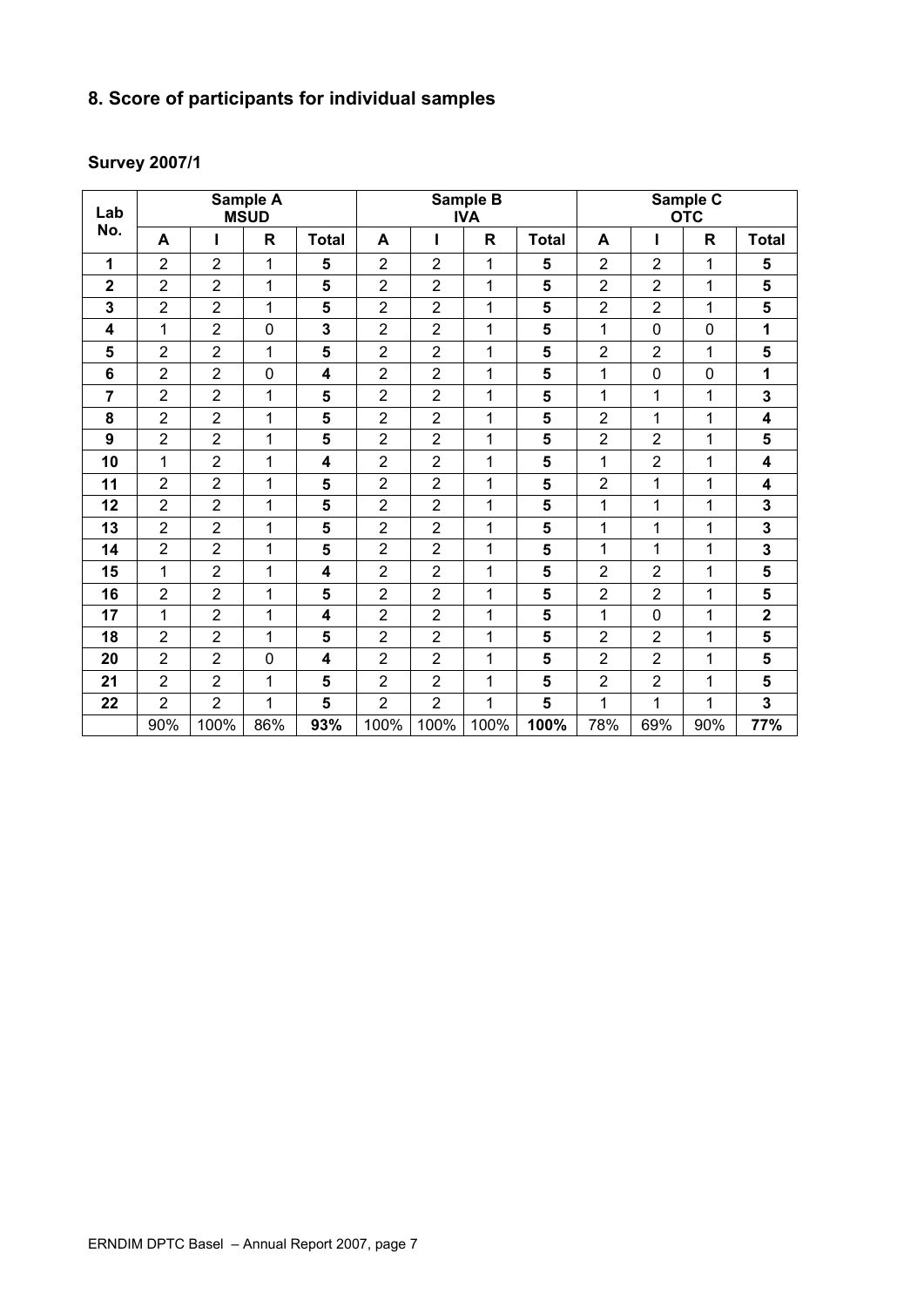## **Survey 2007/2**

| Sample D<br>Lab<br><b>MPS Type I</b> |                |                | Sample E     |                         |                        | Sample F<br>α-AA semialdehyde |     |                     |                |                |             |                         |
|--------------------------------------|----------------|----------------|--------------|-------------------------|------------------------|-------------------------------|-----|---------------------|----------------|----------------|-------------|-------------------------|
| No.                                  |                |                |              |                         | No disorder, Valproate |                               |     | synthase deficiency |                |                |             |                         |
|                                      | A              |                | R            | <b>Total</b>            | A                      |                               | R   | <b>Total</b>        | A              |                | R           | <b>Total</b>            |
| 1                                    | $\overline{2}$ | $\overline{2}$ | 1            | 5                       | $\overline{2}$         | $\overline{2}$                | 1   | 5                   | $\overline{2}$ | $\overline{2}$ | 1           | 5                       |
| $\overline{2}$                       | $\overline{2}$ | $\overline{2}$ | 1            | 5                       | $\overline{2}$         | $\overline{2}$                | 0   | 4                   | 1              | 0              | $\mathbf 0$ | 1                       |
| 3                                    | 1              | 1              | 1            | 3                       | $\overline{2}$         | $\overline{2}$                | 1   | 5                   | 1              | 0              | 1           | $\overline{\mathbf{2}}$ |
| 4                                    | $\overline{2}$ | 2              | 1            | 5                       | 1                      | $\overline{2}$                | 1   | 4                   | $\mathbf 0$    | 0              | $\mathbf 0$ | $\mathbf 0$             |
| 5                                    | $\overline{2}$ | $\overline{2}$ | 1            | 5                       | $\overline{2}$         | $\overline{2}$                | 1   | 5                   | $\overline{2}$ | $\overline{2}$ | 1           | 5                       |
| 6                                    | $\overline{2}$ | $\overline{2}$ | 1            | 5                       | 1                      | $\overline{2}$                | 1   | 4                   | $\overline{2}$ | $\overline{2}$ | 1           | 5                       |
| 7                                    | $\overline{2}$ | $\overline{2}$ | 1            | 5                       | 2                      | $\overline{2}$                | 1   | 5                   | 1              | 1              | 1           | 3                       |
| 8                                    | $\overline{2}$ | $\overline{2}$ | 1            | 5                       | 1                      | $\overline{2}$                | 1   | 4                   | 1              | 1              | 1           | 3                       |
| 9                                    | 1              | 1              | $\mathbf{1}$ | 3                       | 1                      | 1                             | 1   | 3                   | 1              | $\overline{2}$ | 1           | $\overline{\mathbf{4}}$ |
| 10                                   | $\overline{2}$ | 2              | 1            | 5                       | 2                      | 2                             | 1   | 5                   | 1              | 2              | 1           | 4                       |
| 11                                   | $\overline{2}$ | $\overline{c}$ | 1            | 5                       | 2                      | $\overline{2}$                | 0   | 4                   | 1              | 2              | 1           | 4                       |
| 12                                   | $\overline{2}$ | $\overline{2}$ | 1            | 5                       | $\overline{2}$         | $\overline{2}$                | 1   | 5                   | 1              | 0              | $\mathbf 0$ | 1                       |
| 13                                   | $\overline{2}$ | $\overline{2}$ | 1            | 5                       | $\overline{2}$         | $\overline{2}$                | 1   | 5                   | 1              | 0              | $\mathbf 0$ | 1                       |
| 14                                   | 1              | 1              | 1            | 3                       | 1                      | $\mathbf 0$                   | 0   | 1                   | 1              | 1              | 1           | 3                       |
| 15                                   | $\overline{2}$ | $\overline{2}$ | 1            | 5                       | $\overline{2}$         | 1                             | 1   | 4                   | 1              | 2              | 1           | 4                       |
| 16                                   | 0              | 0              | 1            | 1                       | $\overline{2}$         | 2                             | 1   | 5                   | $\overline{2}$ | $\overline{2}$ | 1           | 5                       |
| 17                                   | $\mathbf 0$    | $\mathbf 0$    | 1            | 1                       | 1                      | $\overline{2}$                | 0   | 3                   | $\mathbf 0$    | 0              | $\mathbf 0$ | $\mathbf 0$             |
| 18                                   | $\mathbf 0$    | 0              | 1            | 1                       | $\overline{2}$         | $\overline{2}$                | 1   | 5                   | 2              | 2              | 1           | 5                       |
| 20                                   | 1              | 1              | 1            | 3                       | $\overline{2}$         | $\overline{2}$                | 1   | 5                   | 1              | $\overline{2}$ | 1           | $\overline{\mathbf{4}}$ |
| 21                                   | $\overline{2}$ | $\overline{2}$ | 1            | 5                       | 2                      | 2                             | 1   | 5                   | 2              | 2              | 1           | 5                       |
| 22                                   | $\overline{2}$ | $\overline{2}$ | 1            | $\overline{\mathbf{5}}$ | $\overline{2}$         | 1                             | 1   | 4                   | $\overline{2}$ | $\overline{2}$ | 1           | $\overline{\mathbf{5}}$ |
|                                      | 76%            | 76%            | 100%         | 81%                     | 86%                    | 88%                           | 81% | 86%                 | 62%            | 64%            | 76%         | 66%                     |

excluding labs which did not perfom MPS analysis – No. 16, 17, 18

89% 89% 100% **91**%

A - Analytical score, I – Interpretative score, R – Recommendations

## **Survey 2007 – Score summary**

| <b>Sample</b> | <b>Diagnosis</b>                         | <b>Analytical</b><br>[%] | Interpreta-<br>tative [%] | Recommen-<br>dations [%] | <b>Total</b><br>[%] |
|---------------|------------------------------------------|--------------------------|---------------------------|--------------------------|---------------------|
| A             | <b>MSUD</b>                              | 90%                      | 100%                      | 86%                      | 93%                 |
| B             | <b>IVA</b>                               | 100%                     | 100%                      | 100%                     | 100%                |
| C             | <b>OTC</b>                               | 78%                      | 69%                       | 90%                      | 77%                 |
| D             | <b>MPD Type I</b>                        | 76%/ *89                 | 76% /*89                  | 100%                     | 81%/ *91            |
| E.            | No disorder, Valproate                   | 86%                      | 88%                       | 81%                      | 86%                 |
| F             | α-AA semialdehyde<br>synthase deficiency | 62%                      | 64%                       | 76%                      | 66%                 |

\* (excluding labs which did not perform MPS analysis)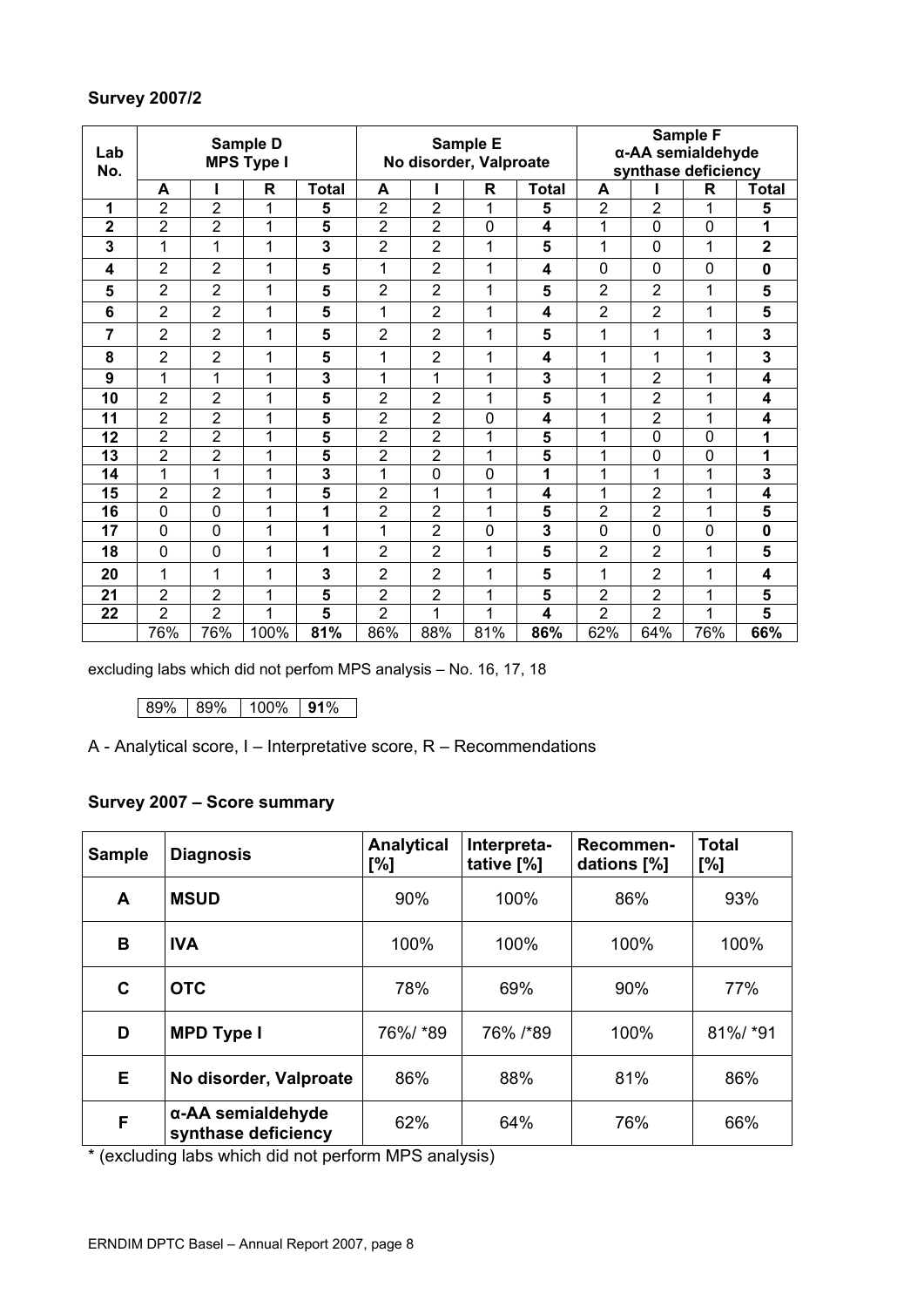| Lab no         | <b>Survey 2007/1</b><br>(points) | <b>Survey 2007/2</b><br>(points) | <b>Total points</b><br>2007 |
|----------------|----------------------------------|----------------------------------|-----------------------------|
| 1              | 15                               | 15                               | 30                          |
| $\overline{c}$ | 15                               | 10                               | 25                          |
| $\overline{3}$ | 15                               | 10                               | 25                          |
| 4              | 9                                | 9                                | 18                          |
| 5              | 15                               | 15                               | 30                          |
| 6              | 10                               | 14                               | 24                          |
| $\overline{7}$ | 13                               | 13                               | 26                          |
| 8              | 14                               | 12                               | 26                          |
| 9              | 15                               | 10                               | 25                          |
| 10             | 13                               | 14                               | 27                          |
| 11             | 14                               | 13                               | 27                          |
| 12             | 13                               | 11                               | 24                          |
| 13             | 13                               | 11                               | 24                          |
| 14             | 13                               | $\overline{7}$                   | 20                          |
| 15             | 14                               | 13                               | 27                          |
| 16             | 15                               | 11                               | 26                          |
| 17             | 11                               | 4                                | 15                          |
| 18             | 15                               | 11                               | 26                          |
| 20             | 14                               | 12                               | 26                          |
| 21             | 15                               | 15                               | 30                          |
| 22             | 13                               | 14                               | 27                          |

## **9. Total score of participants for individual surveys and their performance in 2007**

## **10. Assessment of performance**

Steps have been taken within the Scientific Advisory Board of ERNDIM to set the level of good performance within a proficiency scheme. Letters of support to those laboratories with clear poor performance will be issued. See also remarks on the certificate below.

## **11. Annual meeting of the participants**

The annual meeting of participants of the Proficiency Testing Centre Basel took place in Hamburg at the SSIEM Annual Symposium on September 4, 2007.

## **12. Changes planned for 2008**

A system for submission and evaluation of results and reporting via internet is now being developed by B. Fowler and V. Kozich. It is hoped to be able to introduce this system on a pilot scale to allow testing by participants from the Basel and Prague centres. Participants will be notified of developments in due course.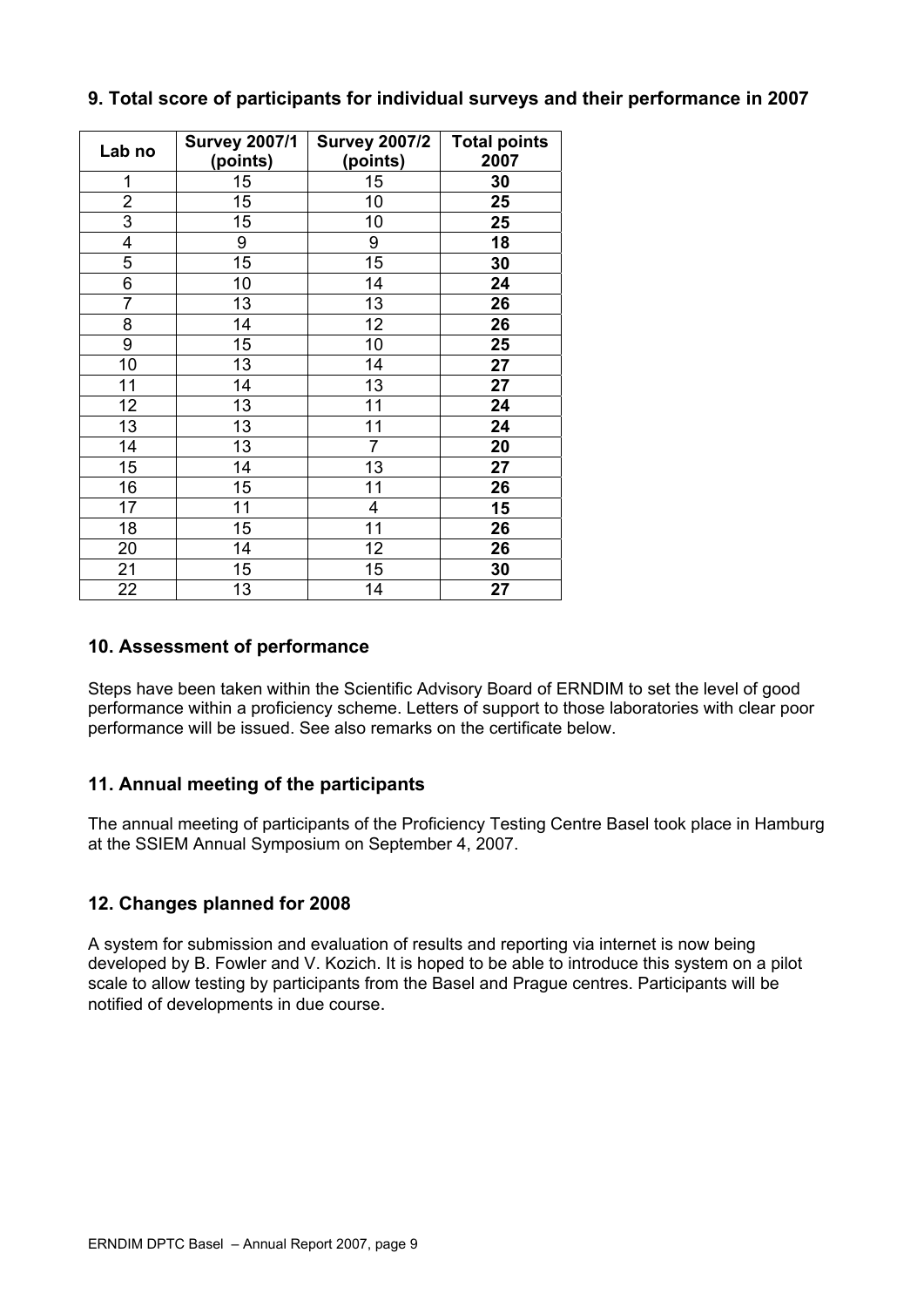## **13. Tentative schedule of DPT scheme and fee in 2008**

| Sample distribution                | April 23, Wednesday  |
|------------------------------------|----------------------|
| Start of analysis of Survey 2008/1 | May 05, Monday       |
| Survey 2008/1 - results submssion  | May 26, Monday       |
| Survey 2008/1 - report             | June 16, Monday      |
| Start of analysis of Survey 2008/2 | June 23, Monday      |
| Survey 200/2 - results submission  | July 14, Monday      |
| Survey 2008/2 - report             | August 08, Friday    |
| Annual meeting of participants     | September 2, Tuesday |
| Annual report 2008                 | December             |

The next annual meeting of participants will take place on September 2, 2008 at the SSIEM Annual Symposium in Lisbon Portugal.

The Executive Board of ERNDIM determined the fee for 2008 in the amount of 284 €.

## **14. Certificate of participation in Proficiency Testing for 2007**

The certificate of participation will be provided by ERNDIM to all participants who returned the results of both surveys. In addition we are introducing a new type of certificate which will now indicate whether satisfactory performance was achieved in the scheme. Please see the ERNDIM website for more details.

Basel, February 2008

Prof. Brian Fowler **Prof.** Brian Fowler Marianne Zaugg Piotr Litynski Scientific Advisor to the Scheme e-mail: [Brian.Fowler@unibas.ch](mailto:Brian.Fowler@unibas.ch)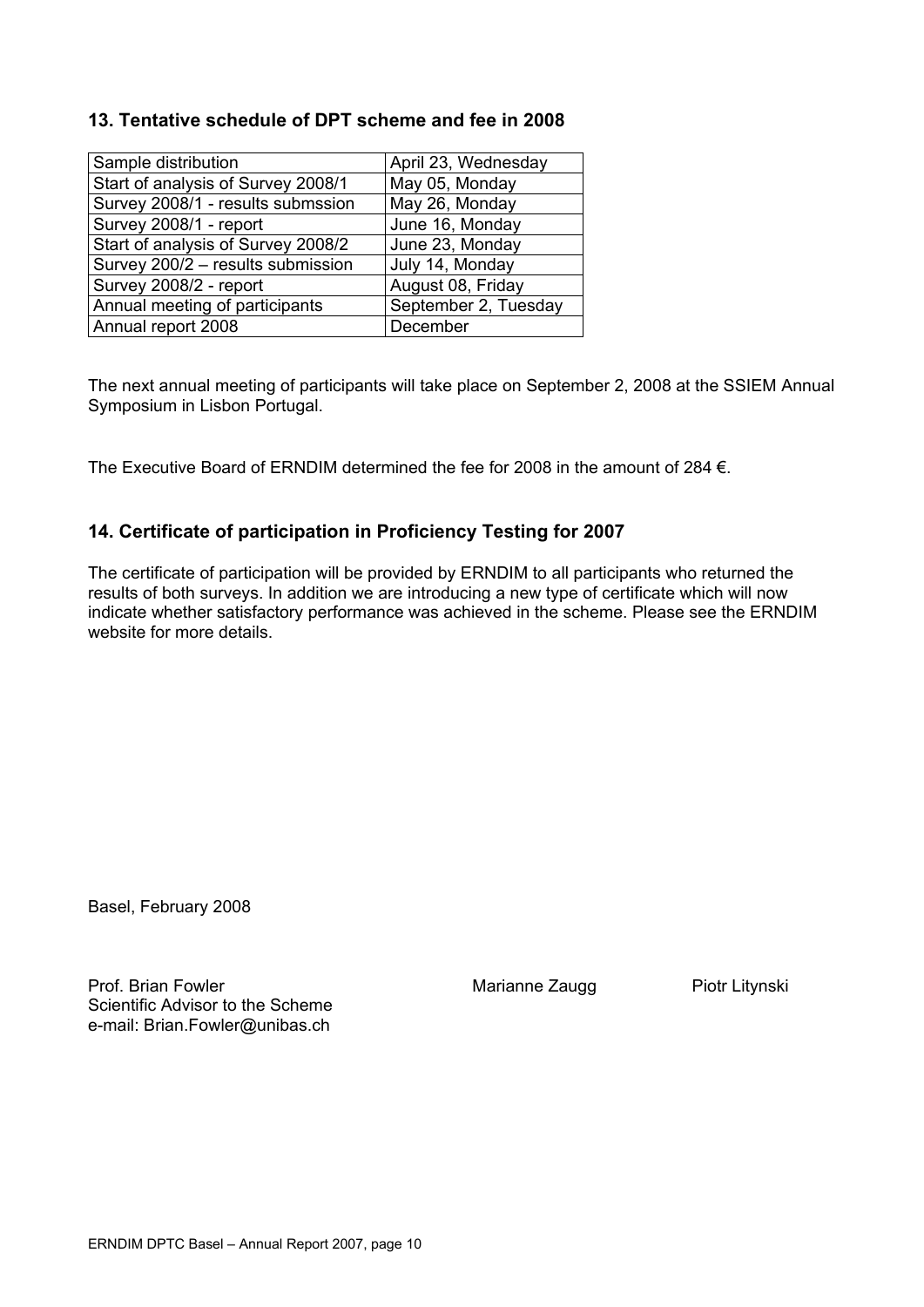





Patient no antibiotics Patient no antibiotics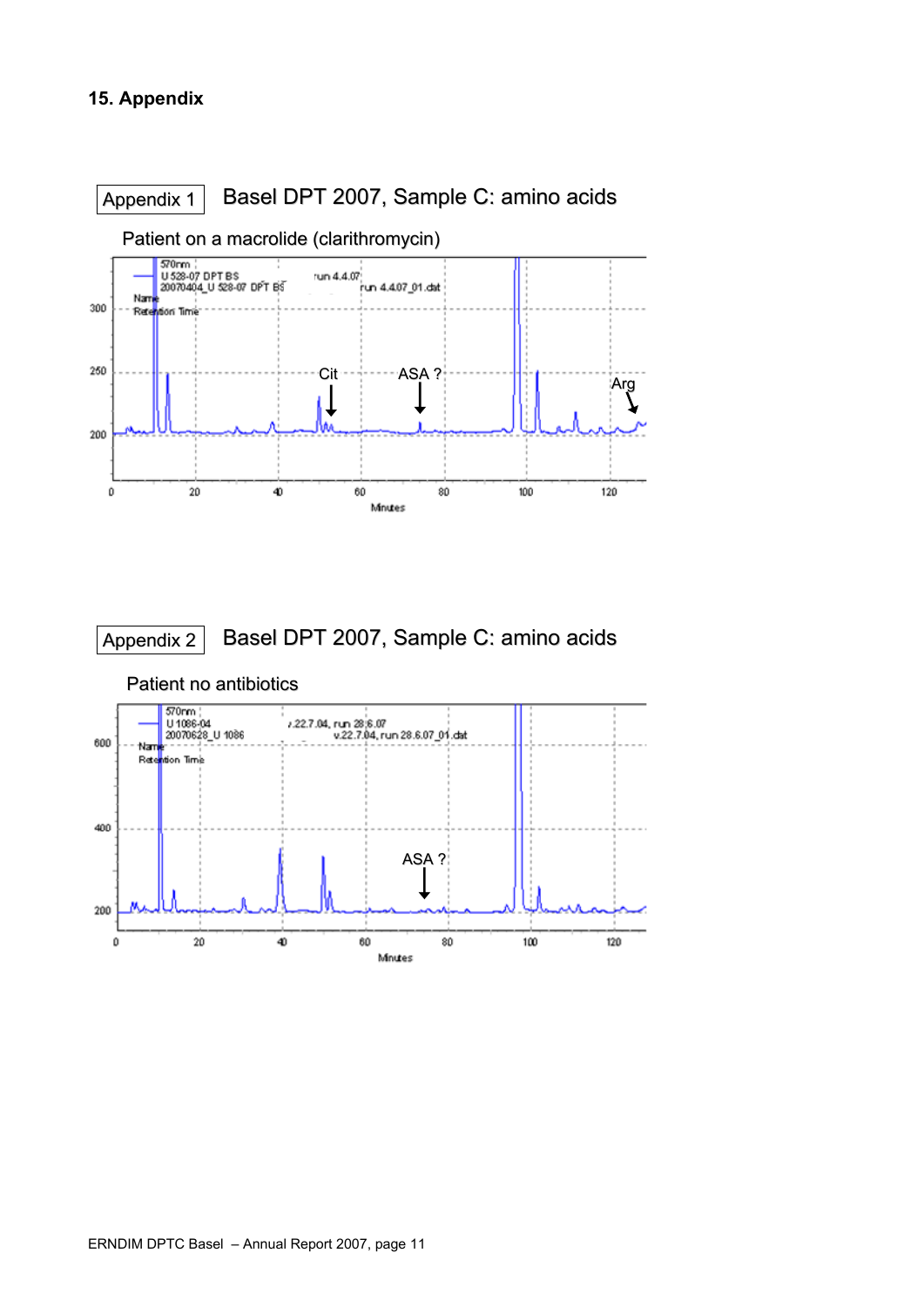

Basel DPT 2007 Sample E: organic acids Appendix 4